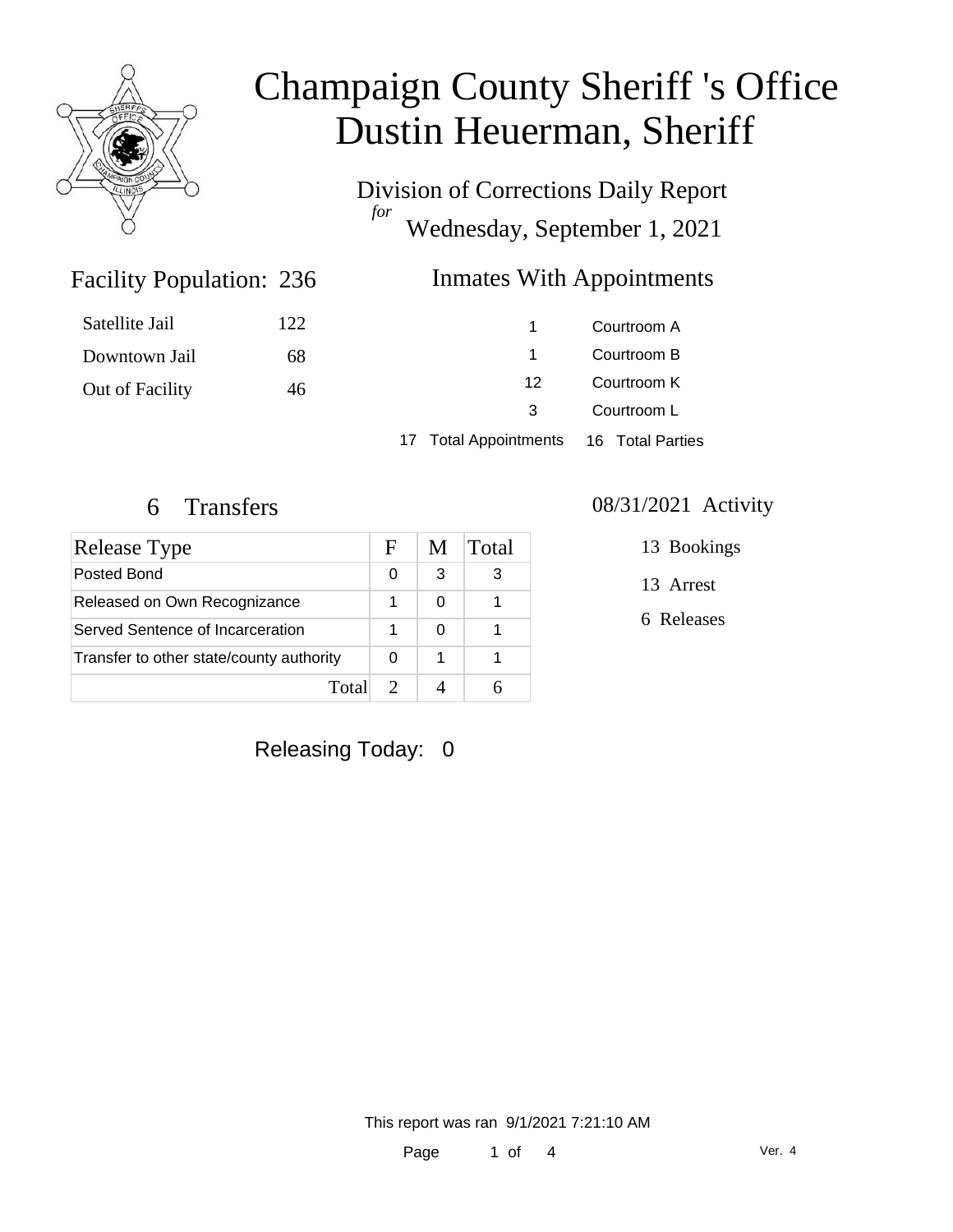

# Champaign County Sheriff 's Office Dustin Heuerman, Sheriff

Division of Corrections Daily Report *for* Wednesday, September 1, 2021

### Custody Status Count

- Civil Sentenced CCCC 1
- Electronic Home Dentention 15
	- Felony Arraignment 6
		- Felony Other 4
	- Felony Pre-Sentence 5
		- Felony Pre-Trial 144
	- Felony Pre-Trial DUI 1
	- Felony Sentenced CCSO 8
	- Felony Sentenced IDOC 29
	- Misdemeanor Arraignment 4
		- Misdemeanor Pre-Trial 2
			- Petition to Revoke 4
			- Remanded to DHS 13
				- Total 236

This report was ran 9/1/2021 7:21:10 AM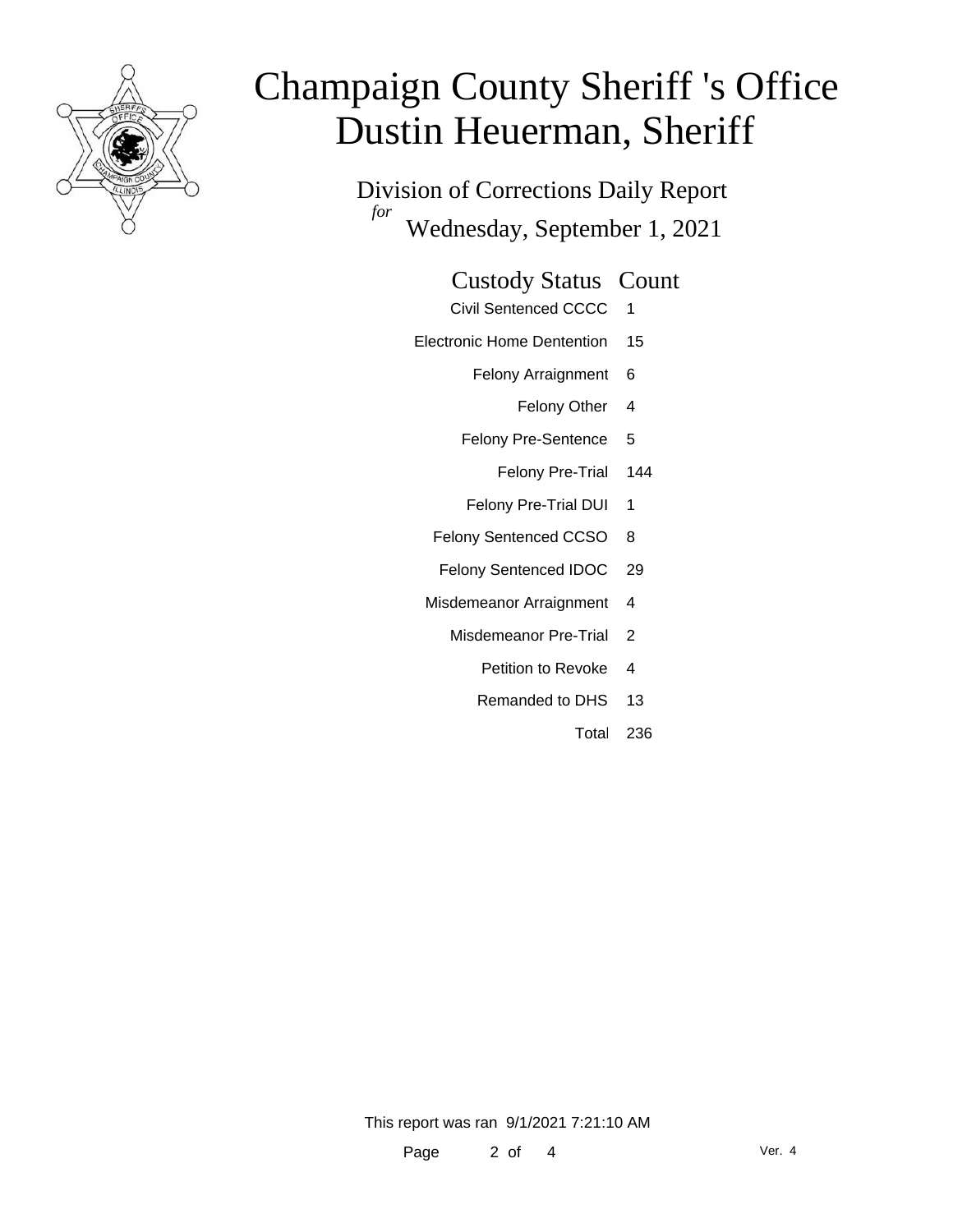

# Champaign County Sheriff 's Office Dustin Heuerman, Sheriff

Division of Corrections Daily Report *for* Wednesday, September 1, 2021

### Inmates With Appointments

| Jailing Party Name              | Location    | Number of Records / Node |
|---------------------------------|-------------|--------------------------|
| AVALOS, LOVELY ANGELICA         | Courtroom K | 1 / Satellite Jail       |
| CRAIG, DAVUCCI DAVION           | Courtroom K | 1 / Satellite Jail       |
| DILLMAN, TRAVIS LEE             | Courtroom K | 1 / Satellite Jail       |
| <b>GRAHAM, CORTEZ LAMON</b>     | Courtroom K | 1 / Satellite Jail       |
| HAYES, DEVON JERMAINE           | Courtroom K | 1 / Satellite Jail       |
|                                 | Courtroom L | 1 / Satellite Jail       |
| <b>HOLBROOK, JOHNNIE MATHIS</b> | Courtroom K | 1 / Satellite Jail       |
| JEFFERSON, NORMAN GENE, Junior  | Courtroom L | 1 / Satellite Jail       |
| MENDOZA, CARLOS                 | Courtroom B | 1 / Out of Facility      |
| MOORE, CALVIN DEAN              | Courtroom L | 1 / Satellite Jail       |
| ROUBSOUAY, MICKEY               | Courtroom K | 1 / Satellite Jail       |
| STANFORD, TERRANCE NAWOUN       | Courtroom A | 1 / Satellite Jail       |
| TRAVIS, DENZEL DANTRELL         | Courtroom K | 1 / Downtown Jail        |
| WHITE, JHORDAN PARIS            | Courtroom K | 1 / Satellite Jail       |
| WHITLOCK, GEORGE ABRAM          | Courtroom K | 1 / Satellite Jail       |
| <b>WILLIAMS, TORREY TOSHIBA</b> | Courtroom K | 1 / Satellite Jail       |
| <b>WORKER, CORY JAMES</b>       | Courtroom K | 1 / Satellite Jail       |

### **Transfers**

| <b>BURKE, TRAVIS PAUL</b>  | Posted Bond                                             | Satellite Jail  |
|----------------------------|---------------------------------------------------------|-----------------|
| KELLY, HALEY CHRISTINE     | Served Sentence of Incarceration                        | Out of Facility |
| QUINONES, ANGEL LUIS       | Transfer to other state/county authority Satellite Jail |                 |
| SWAIM, JENNIFER IRENE      | Released on Own Recognizance                            | Satellite Jail  |
| VAZQUEZ-MARROQUIN, JORGE A | Posted Bond                                             | Satellite Jail  |
| <b>WELCH, ERIC THOMAS</b>  | Posted Bond                                             | Satellite Jail  |